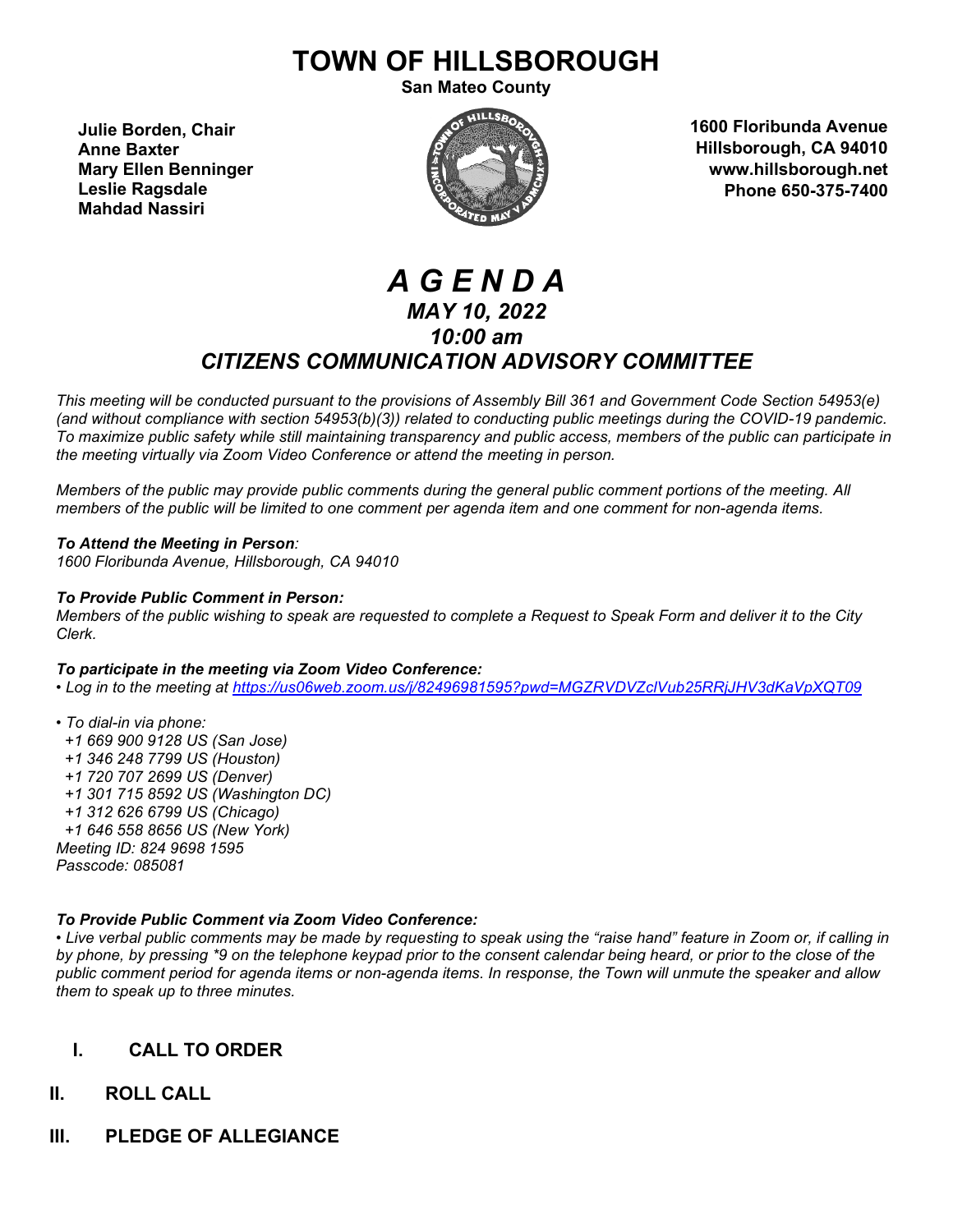#### **IV. MINUTES: April 12, 202**

## **V. PRESENTATION: Town Council Update**

## **VI. PUBLIC COMMENT I:**

*This portion of the meeting is reserved for persons wishing to address the Citizens Communication Advisory Committee on any matter not on the agenda. Members of the public participating in person are requested to complete a yellow speaker card and submit it to staff before addressing the Citizens Communication Advisory Committee. Members of the public may provide comments via the Zoom platform by using the "raise hand" feature or, if calling in by phone, by pressing \*9 on the telephone keypad. In response, the Town will unmute the speaker and allow them to speak on any topic for up to three minutes. If there appears to be a large number of speakers, speaking time may be reduced to no less than 2 minutes, at the discretion of the Chair. Members of the public are limited to one comment at this time. State law prohibits the Citizens Communication Advisory Committee from discussing or acting on non-agenda items, and generally limits the ability of the Citizens Communication Advisory Committee to respond to any public comments made regarding non-agenda items.*

#### **VII. NEW BUSINESS:**

1. E-Announcement Topics

## **VIII. DISCUSSION:**

- 2. Staff Updates
- 3. 2022 Q3 Newsletter Topics

## **IX. PUBLIC COMMENT II:**

*This portion of the meeting is reserved for persons wishing to address the Citizens Communication Advisory Committee on any matter not on the agenda. Members of the public participating in person are requested to complete a yellow speaker card and submit it to staff before addressing the Citizens Communication Advisory Committee. Members of the public may provide comments via the Zoom platform by using the "raise hand" feature or, if calling in by phone, by pressing \*9 on the telephone keypad. In response, the Town will unmute the speaker and allow them to speak on any topic for up to three minutes. If there appears to be a large number of speakers, speaking time may be reduced to no less than 2 minutes, at the discretion of the Chair. Members of the public are limited to one comment at this time. State law prohibits the Citizens Communication Advisory Committee from discussing or acting on non-agenda items, and generally limits the ability of the Citizens Communication Advisory Committee to respond to any public comments made regarding non-agenda items.*

## **X. ADJOURNMENT**

## **SPECIAL ACCOMMODATIONS:**

*If you need a disability-related modification or accommodation, including auxiliary aids or services, to participate in the Citizens Communication Advisory Committee meeting, or if you need an agenda in an alternate form, please contact the City Clerk at 375-7412 at least 24 hours before the scheduled Citizens Communication Advisory Committee meeting.*

## **ATTACHMENTS:**

*Any items listed as "Attachments" to the agenda are available on the Town's website or at the City Clerk's office.*

*Any writings or documents provided to a majority of the Citizens Communication Advisory Committee regarding any item on this agenda, except as exempt from public disclosure under applicable law, will be made available for public inspection in the City Clerk's Office located at 1600 Floribunda Avenue, Hillsborough, CA 94010, during normal business hours.*